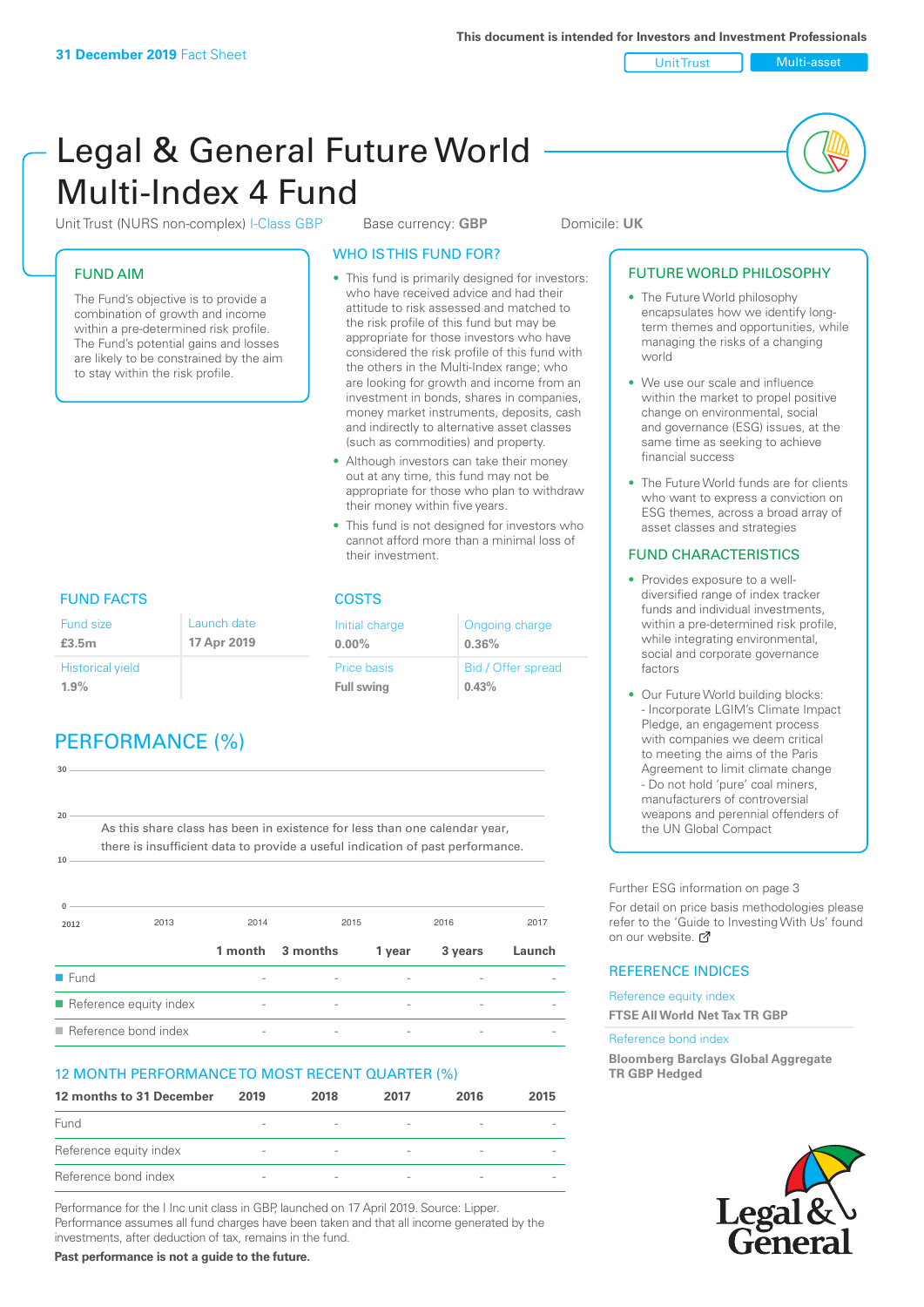## Legal & General Future World Multi-Index 4 Fund

Unit Trust (NURS non-complex) I-Class GBP

### PORTFOLIO BREAKDOWN

All data source LGIM unless otherwise stated. Totals may not sum due to rounding.





#### FUND MANAGERS

The fund managers have responsibility for managing the multi-index fund range. They are part of the Multi-Asset Funds (MAF) team in LGIM. This team focuses on designing and managing multi-asset funds that are tailored to match the specific objectives of various client types. The team sits within a wider Asset Allocation team which combines both depth of experience with a broad range of expertise from different fields, including fund management, investment consulting and risk management roles.

# TOP 10 HOLDINGS (%)

| L&G Future World Global Credit Fund                | 17.5 |
|----------------------------------------------------|------|
| L&G Short Dated Sterling Corporate Bond Index Fund | 12.8 |
| L&G Future World ESG UK Fund                       | 9.1  |
| L&G Global Inflation Linked Bond Index Fund        | 6.0  |
| L&G High Income Trust                              | 4.8  |
| L&G All Stocks Gilt Index Trust                    | 3.1  |
| L&G ESG EM Gov Bond USD Fund                       | 3.1  |
| L&G Japan Equity UCITS ETF                         | 3.0  |
| L&G ESG EM Gov Bond Local Currency Fund            | 2.9  |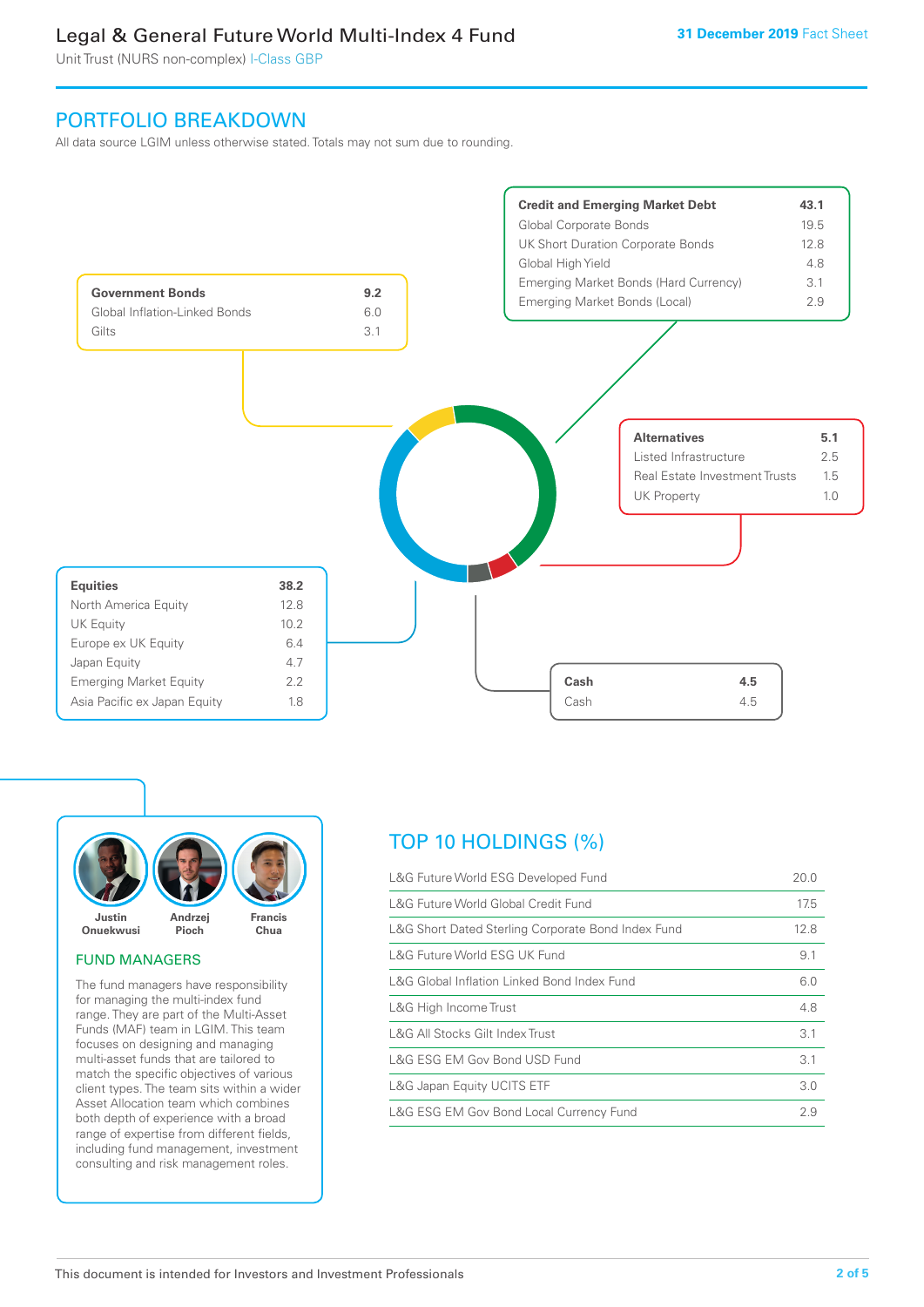## Legal & General Future World Multi-Index 4 Fund

Unit Trust (NURS non-complex) I-Class GBP

**52**

ESG score of comparator

# ESG COMMITMENT

**/100 /100**

From diesel emissions to oil spills, there have been many tangible examples in recent years of how failures in the way companies are run can have a harmful impact on the environment, society and investor returns. We believe responsible investing can mitigate the risk of such outcomes and has the potential to improve returns through the integration of environmental, social and governance (ESG) considerations, active ownership and longterm thematic analysis.

### ESG SCORE

We score companies based on environmental, social and governance factors. The ESG Score is aligned to our engagement and voting activities. As a result, this portfolio has an aggregate ESG Score of **55** versus a mainstream comparator of **52**.

ESG scores and carbon metrics are calculated for the portion of the portfolio that invests in LGIM's Future World funds.



### ENVIRONMENTAL PERFORMANCE

**62%** Lower carbon reserves intensity than the unadjusted comparator

> **Equivalent to 5,000 barrels of oil**

Carbon dioxide (CO2) is the most significant contributor to greenhouse gas emissions which are driving climate change. Compared to the unadjusted comparator, the fund will have a different exposure to current and future sources of carbon dioxide emissions.



൹

**55**

ESG score of fund

> the future. To meet global climate change targets, the unabated use of fossil fuels is expected to decline over time.

CARBON RESERVES

The figures below are a measure of the size of carbon reserves held by the fund's underlying companies.

Carbon reserves are fossil fuels (coal, oil and gas) which, if burnt, will become the carbon emissions of

**1,328** Fund **3,453 Comparator** 

**Tonnes of CO2 ei per \$1 million of market capitalisation**

The fund has **62%** lower carbon reserves intensityii compared to the unadjusted comparator. The difference in carbon reserves intensity means that for every \$1 million invested in the fund, the exposure to fossil fuels through the underlying companies is reduced by an amount equivalent to **5,000** 

**barrels of oil**<sup>iii</sup>, compared to having invested in the unadjusted comparator.



**48%** Lower carbon emissions intensity than the unadjusted comparator

### CARBON EMISSIONS

Following the global Paris Agreement on climate change, companies in all sectors are expected to reduce their emissions to prepare and adapt for a low-carbon economy.

**89** Fund **170 Comparator** 

**Tonnes of CO2 e per \$1 million of sales**

The fund has **48%** lower carbon emissions intensity compared to the unadjusted comparator. Carbon emissions intensity describes the relationship between the carbon emissions of a company and its salesiv

The difference in carbon emissions intensity means that the fund has selected companies where, for the same level of sales, the associated emissions<sup>v</sup> are lower by 48% compared to the unadjusted comparator<sup>vi</sup>.



For further information please go to www.lgim.com/esginfo Ø

**The comparator for this fund is a bespoke asset-weighted blend\* of Solactive market-capitalisation indices in equities and credit. \*The blend will evolve over time in line with the actual asset allocation of the multi-asset fund.**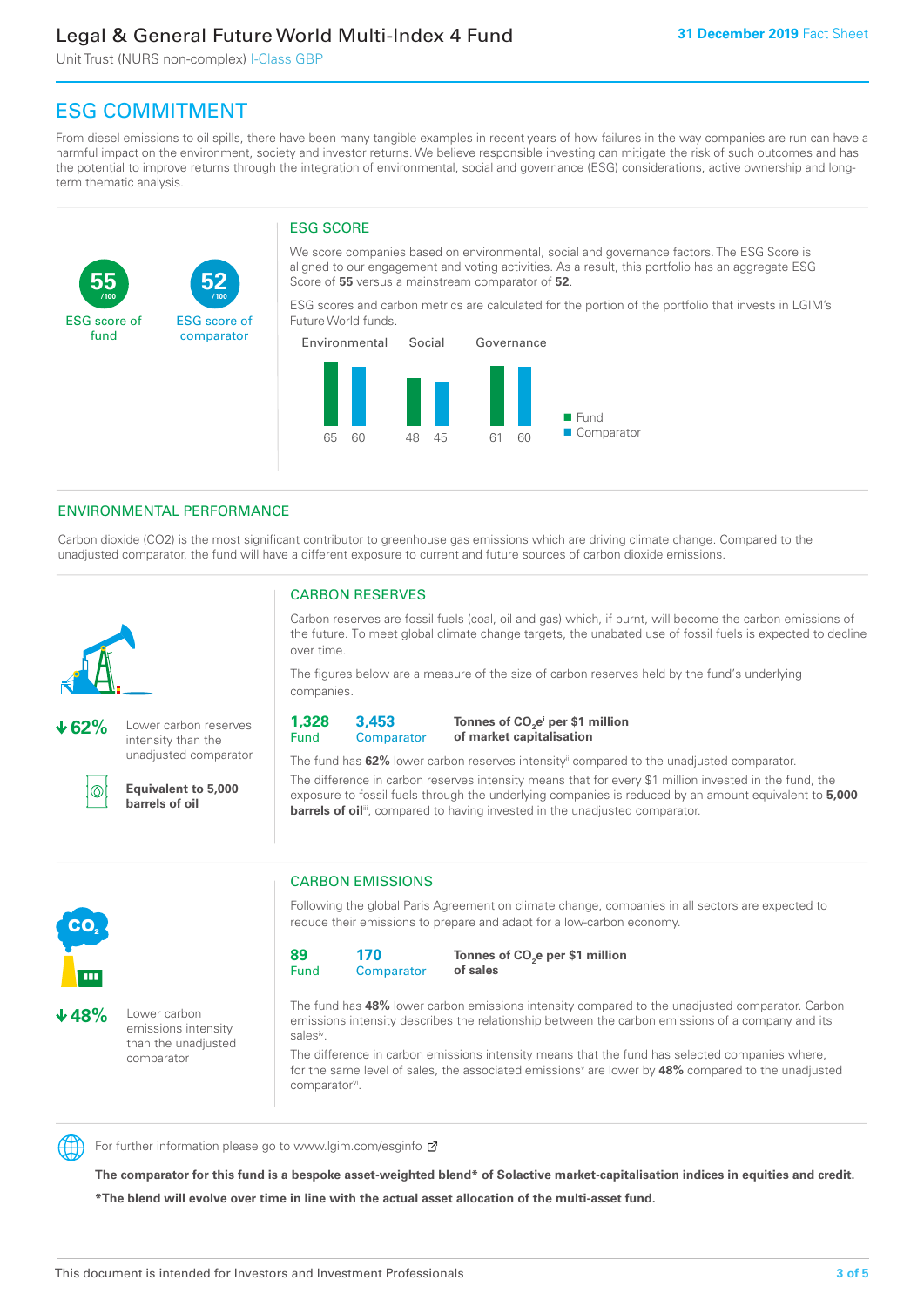# Legal & General Future World Multi-Index 4 Fund

Unit Trust (NURS non-complex) I-Class GBP

### **NOTES**

 $^\mathrm{i}$  Carbon dioxide equivalent (CO<sub>2</sub>e) is a standard unit to compare the emissions of different greenhouse gases.

<sup>ii</sup> The carbon reserves intensity of a company captures the relationship between the carbon reserves the company owns and its market capitalisation. The carbon reserves intensity of the overall fund reflects the relative weights of the different companies in the fund.

iii We consider one barrel of oil equivalent to 0.425 tonnes of CO<sub>2</sub>e, based on International Energy Agency and Intergovernmental Panel on Climate Change guidelines.

#### iv The choice of this metric follows best practice recommendations from the **Task Force on Climate-related Financial Disclosures**.

v Data on carbon emissions from a company's operations and purchased energy is used.

vi This measure is the result of differences in the weights of companies between the index or the fund and the comparator, and does not depend on the amount invested in the fund. It describes the relative 'carbon efficiency' of different companies in the comparator (i.e. how much carbon was emitted per unit of sales) or in the fund, not the contribution of an individual investor in financing carbon emissions.

We use a proxy comparator to represent a typical comparable universe for this fund.

**HSBC:** Source: HSBC Bank Plc. ("HSBC") – HSBC Climate Solutions Database. All rights in the HSBC Climate Solutions Database and data content therein are vested in HSBC. Neither HSBC, nor its affiliates accept any liability for the accuracy or completeness of the HSBC Climate Solutions Database. No further distribution of HSBC data is permitted without HSBC's express written consent.

**Trucost:** Source: S&P Trucost Limited © Trucost 2019. All rights in the Trucost Data and Reports vest in Trucost and/or its licensors. Neither Trucost, nor its affiliates, nor its licensors accept any liability for any errors, omissions or interruptions in the Trucost Data and/or Reports. No further distribution of the Data and/or Reports is permitted without Trucost's express written consent.

**Sustainalytics:** Part of this publication may contain Sustainalytics proprietary information that may not be reproduced, used, disseminated, modified nor published in any manner without the express written consent of Sustainalytics. Nothing contained in this publication shall be construed as to make a representation or warranty, express or implied, regarding the advisability to invest in or include companies in investable universes and/or portfolios. The information is provided "as is" and, therefore Sustainalytics assumes no responsibility for errors or omissions. Sustainalytics cannot be held liable for damage arising from the use of this publication or information contained herein in any manner whatsoever.

The calculations above rely on third party data provided at a point in time that may not cover the entirety of the fund's investments or the fund's comparator. As a result, what we report may change as third party data changes and may also differ from other third party calculations.

**Refinitiv:** Source: Refinitiv ESG